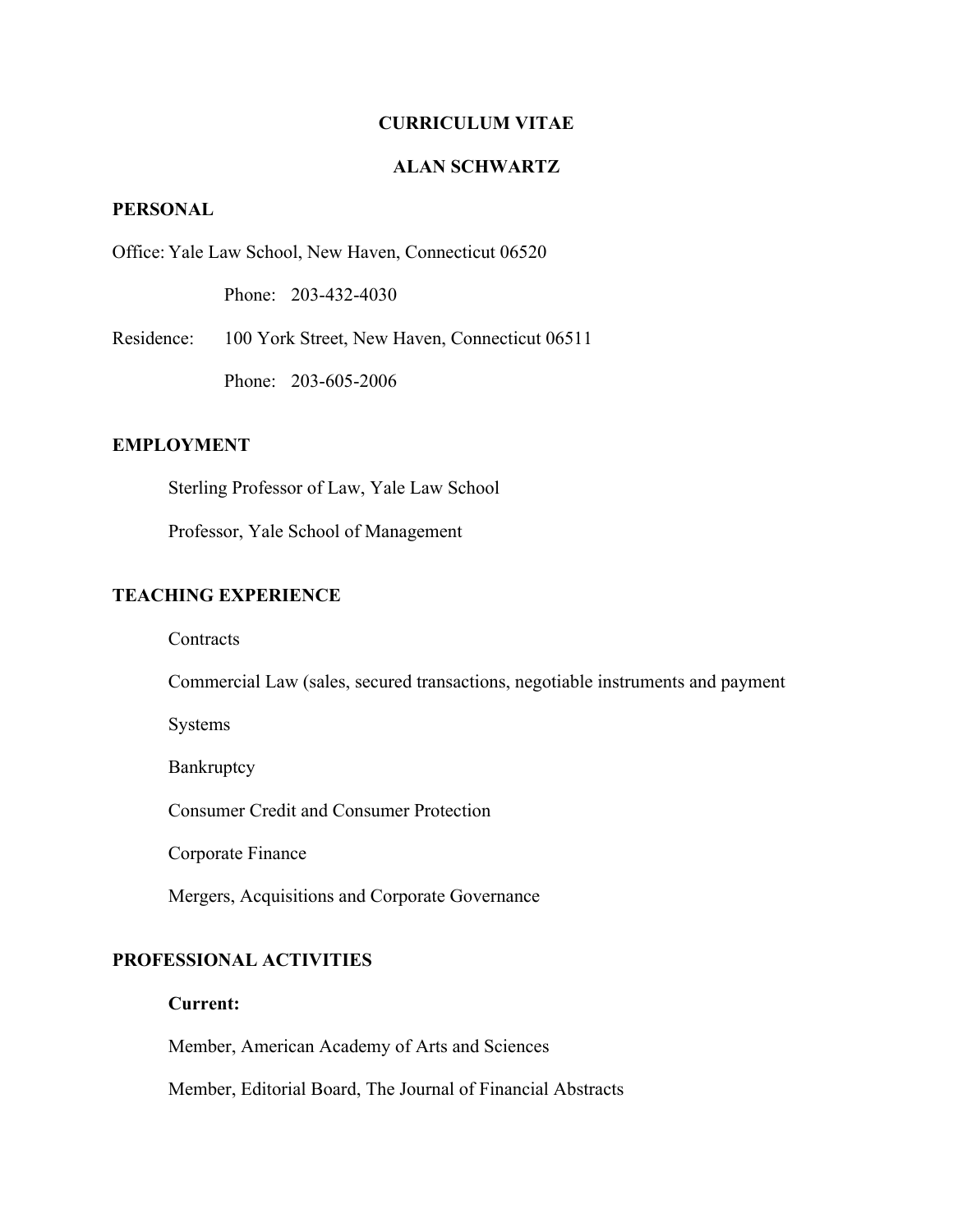Member, Editorial Board, The Journal of Law and Economics Abstracts Member, Editorial Board, The Journal of Law, Economics, and Organization Member, Advisory Board, The Asian Journal of Law and Economics Member, Scientific Advisory Board, Toulouse School of Economics Member, Safra Center for the Study of Law and Ethics, Tel Aviv Law School

### **Past:**

Director, Cliffs Natural Resources, Inc. 1991-2012

Director, Furniture Brands, International, Inc. 2008-2012

Director and Board Chair, Rohn Industries (1998-2003)

Editor, Journal of Law, Economics, and Organization (1993-2001)

President, American Law and Economics Association (1996-1997)

Member, American Law Institute

Member, American Bar Association

Associate Reporter, American Law Institute Project, AEnterprise Responsibility for Personal Injury@

Member, Editorial Board, Journal of Legal Education

Member, Executive Committee, Section on Business Associations, Association of

American Law Schools

Chair, Section on Contracts, Association of American Law Schools

Chair, Section on Law and Economics, Association of American Law Schools

Chair, Section on Commercial, Contract and Related Consumer Law, Association of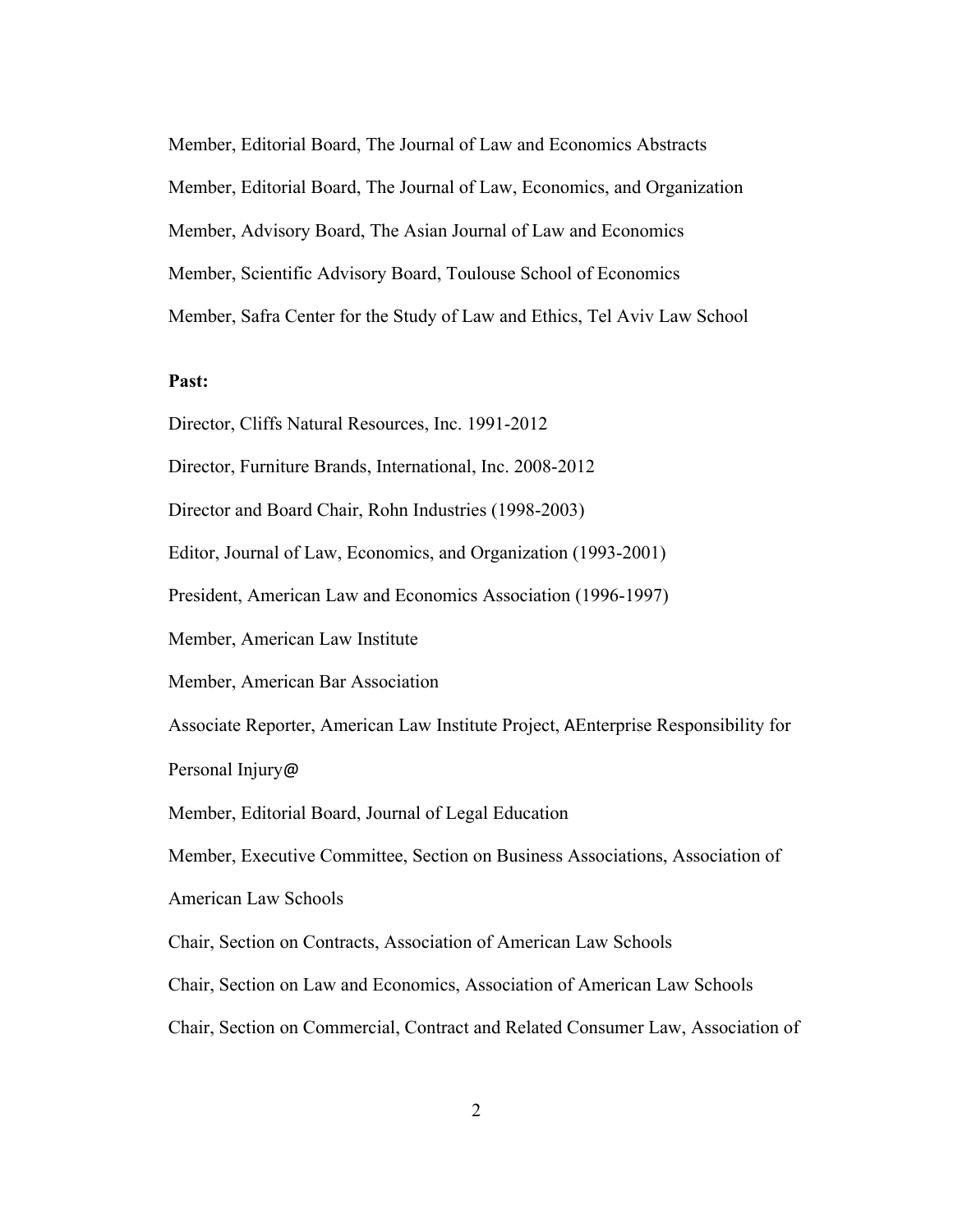American Law Schools

# **PUBLICATIONS**<sup>1</sup>

#### **Articles**

"Contract Remedies for New Economy Collaborations" (with Simone M. Sepe), Forthcoming, 101 Texas L. Rev. (2022).

**"**Obsolescence: The Intractable Production Problem in Contract Law" (with Robert E. Scott), 121 Columbia Law Review 1659 (2021).

"Economic Challenges for the Law of Contract" (with Simone Sepe), 38 Yale Journal on Regulation 678 (2021).

"Evaluating Defensive Tactics Using Corporate Control Market Simulations" (with Ronald Gilson), 11 Harvard Journal of Business Law 1 (2020).

"Unenforceable Securitization Contracts" (with Tracy Lewis), 37 Yale Journal on Regulation 164 (2020).

"Bankruptcy Related Contracting and Bankruptcy Functions", Research Handbook on Corporate Bankruptcy Law 363 (2020; Barry Adler (ed)).

"Keynote Address: "Modern Supply Chains and Outmoded Contract Law", 68 American University Law Review 1503 (2019).

"Plural Values in Contract Law: Theory and Implementation" (with Daniel Markovits), 20 Theoretical Inquiries in Law 571 (2019).

"(In)Efficient Breach of Contract" (with Daniel Markovits), Francisco Parisi, (ed). Volume II The Oxford Handbook of Law and Economics, Oxford University Press, at 20-40 (2017).

"The Common Law of Contract and the Default Rule Project" (with Robert Scott), 102 Virginia Law Review 1523 (2016).

"Contracting Externalities and Mandatory Menus in the U.S. Corporate Bankruptcy Code" (with Antonio Bernardo and Ivo Welch), 32 J. Law, Econ. & Org. 395 (2016)

<sup>&</sup>lt;sup>1</sup>I have been identified by the Institute of Scientific Information as in the top one half of one percent of social scientists in total citations. I also have been identified by Heinlineonline (http://www.heinonline.blogspot.com/) as one of the fifty most cited legal scholars of all time. My Social Science Research Network download rank is in the .05 percent.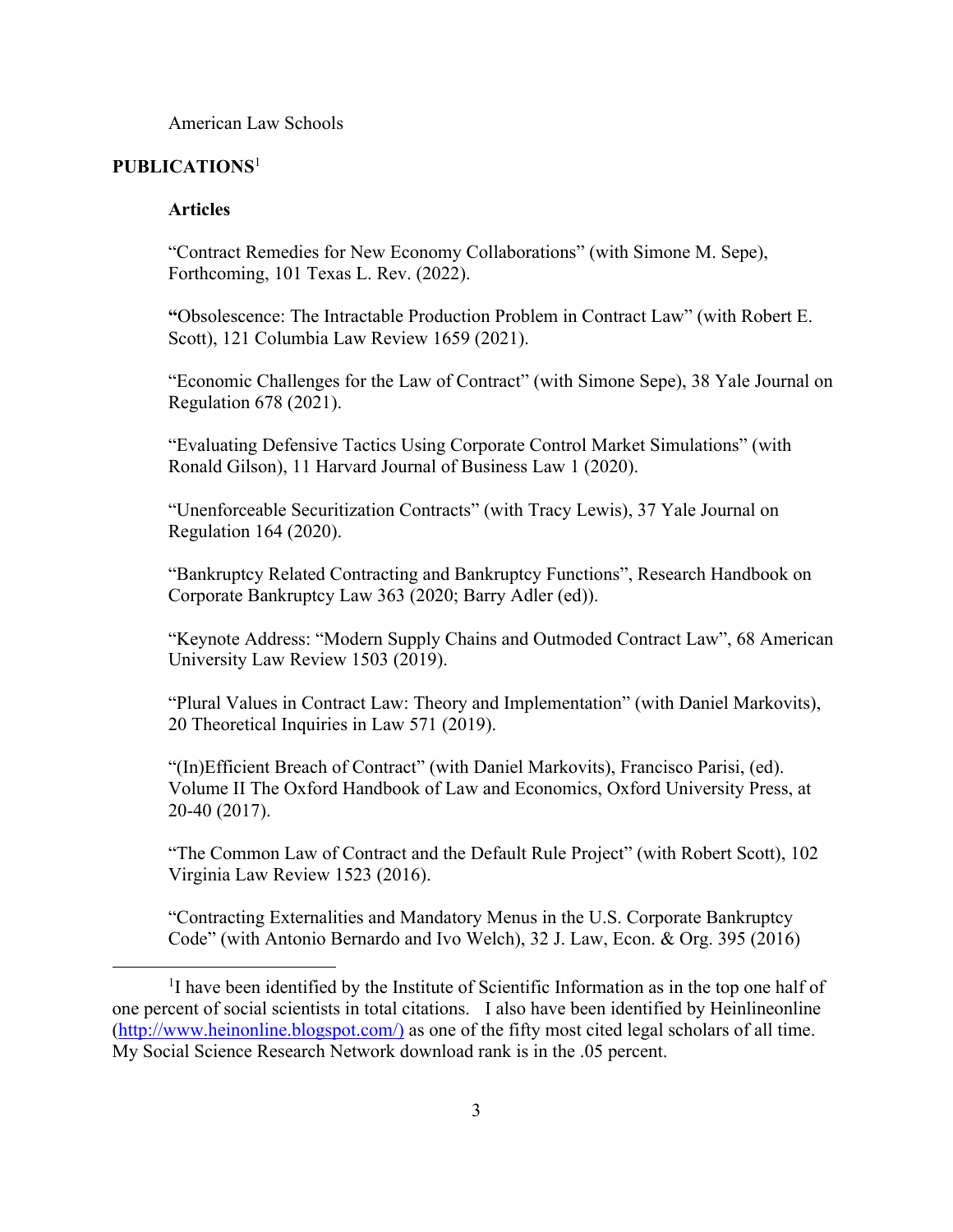"Pay to Play: A Theory of Hybrid Relationships" (with Tracy Lewis), 17 American Law and Economics Review 462 (2016)

"Corporate Control and Credible Commitment" (with Ronald Gilson) 43 International Review of Law and Economics 119 (2015)

"Third Party Beneficiaries and Business Networks" (with Robert Scott) 7 Journal of Legal Analysis 325 (2015)

"Regulating for Rationality", 67 Stanford Law Review 1373 (2015)

"The No Reading Problem in Consumer Contract Law", (with Ian Ayres), 66

Stanford Law Review 545 (2014)

AConstraints on Private Benefits of Control: Ex Ante Control Mechanisms versus Ex Post

Transaction Review@ (with Ronald Gilson), 169 Journal of Institutional and

Theoretical Economics 160 (2013)

AConceptualizing Contract Interpretation@ (with Joel Watson), 42 Journal of

Legal Studies 1 (2013)

"Comment on Market Conditions and Contract Design: Variations in Debt Contracting",

98 N.Y.U.L. Rev. (On line edition) 17 (2013).

AThe Expectation Remedy Revisited@ (with Daniel Markovits), 98 Virginia Law 1093

Law Review (2012)

AIntertemporal Choice and Legal Constraints@ (with M. Keith Chen),

14 American Law and Economics Review 1 (2012)

ARethinking the Laws of Good Faith Purchase@ (with Robert Scott), 111

Columbia Law Review 1332 (2011)

AThe Myth of Efficient Breach: New Defenses of the Expectation Interest@ (with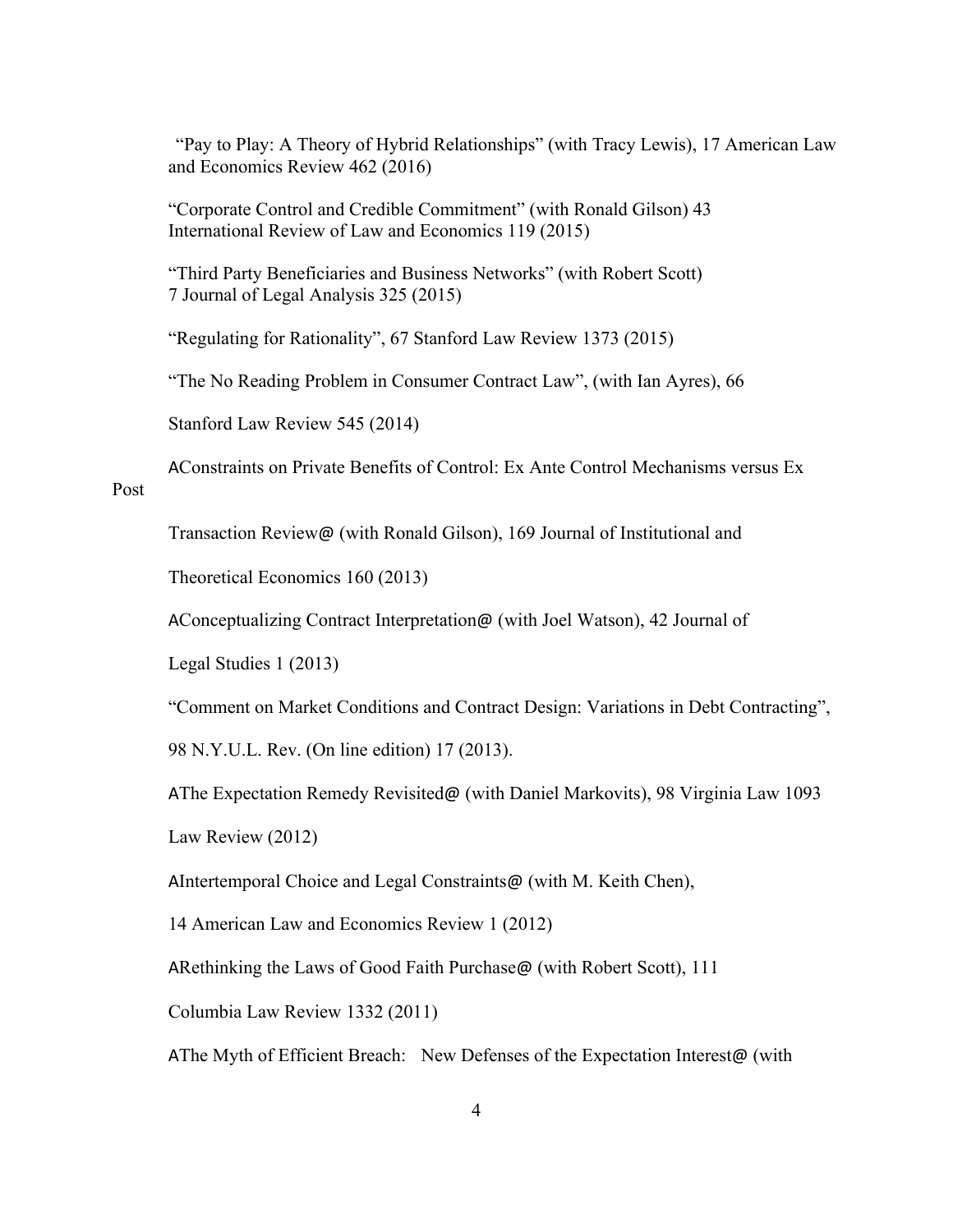# Daniel

Markovits), 97 Virginia Law Review 1939 (2011)

ATwo Culture Problems in Law and Economics,@ 2011 Illinois Law Review 1531

(2011)

AThe Doctrinal Foundations of the Dual Performance Hypothesis@ (with Daniel Markovits), Suffolk Law Review (2011)

ACross Border Bank Insolvency in the G20: A Comment,@ 4 Law and

Economics of Risk in Finance (2011)

APrice Discrimination with Contract Terms: The Lost Volume Problem,@ 12 American Law & Economic Review 294 (2010)

AIs a Contract Law Necessary?@ Max Weber Lecture, European University Publication (2010)

AInterpretation Redux@ (with Robert Scott), 119 Yale L.J. 926 (2010)

AMarket Damages and the Economic Waste Fallacy@ (with Robert Scott), 108 Columbia Law Review 1610 (2008)

AHow Much Irrationality Does the Market Permit?@ 37 Journal of Legal Studies 131 (2008)

AContractual Enforcement Mechanisms and the Structure of Information,@ 164 Journal of

Institutional and Theoretical Economics 155 (2008)

APrecontractual Liability and Preliminary Agreements@ (with Robert Scott), 120 Harvard

L. Rev. 661 (2007)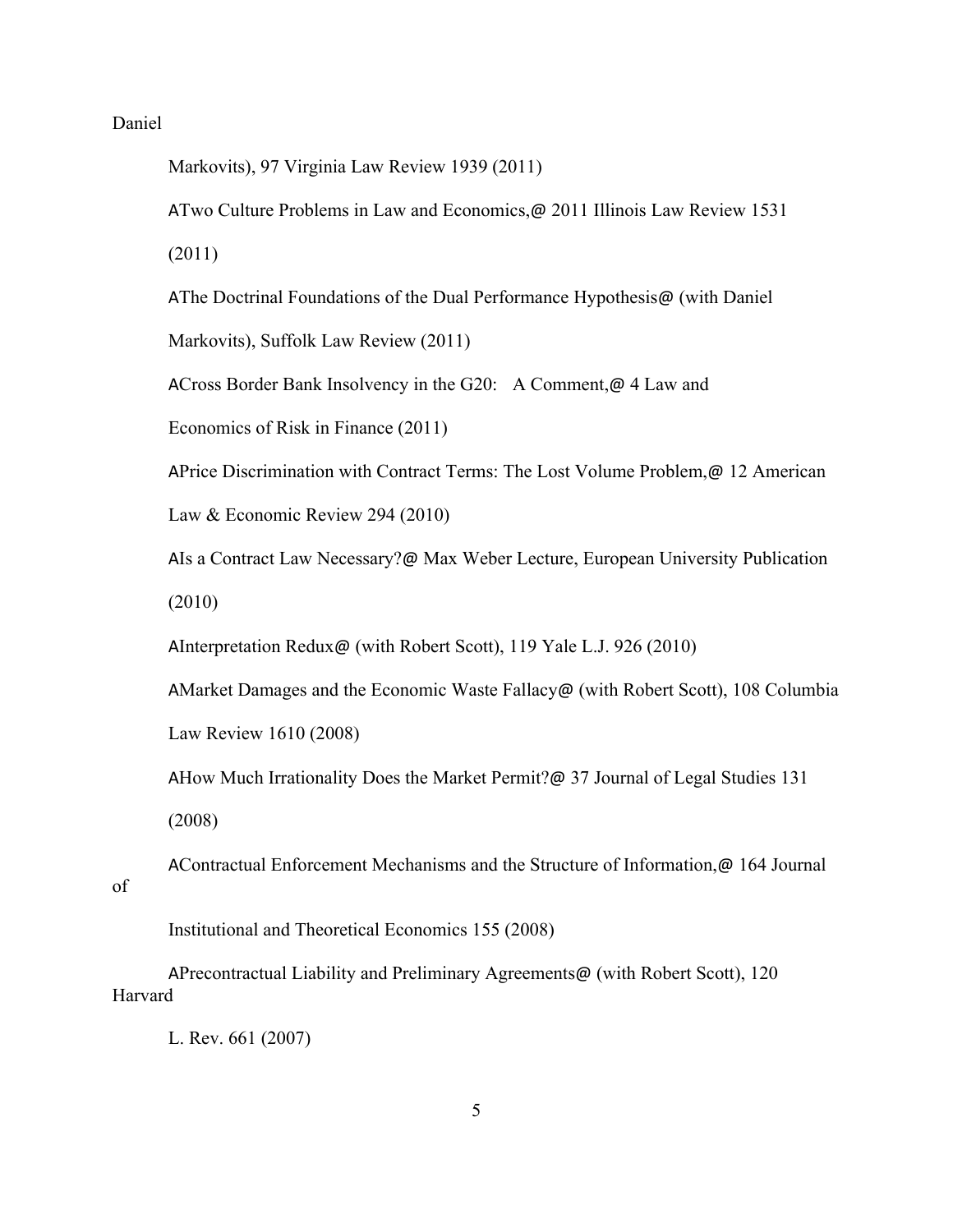AValuation of Collateral,@ in BANKRUPTCY LAW STORIES 103-116 (Robert Rasmussen, ed. 2007)

AComment: Rating the Law -- How Financial Agencies are Assessing the Legal Risks of

Financial Transactions,@ 2 Law and Economics of Risk in Finance (Univ. of St. Gallen 2007)

"The Enforcement of Contracts and the Role of the State", in Legal Orderings and

Economic Institutions 105 (Fabrizio Cafagggi, Antonio Nicita & Ugo Pagano eds, 2007)

AA Normative Theory of Business Bankruptcy,@ 91 Virginia L. Rev. 1199 (2005)

AWho Should Pay for Bankruptcy Costs?@ (with Arturo Bris and Ivo Welch), 34 J. Legal Studies 295 (2005)

AUnderstanding MACs: Moral Hazard in Acquisitions@ (with Ronald Gilson), 21 J. Law,

Economics & Organization 330 (2005)

ADecision Rules in a Judicial Hierarchy: Comment,@ 161 J. of Institutional and

Theoretical Economics 299 (2005)

AThe Law and Economics of Costly Contracting@ (with Joel Watson), 20 J. Law,

Economics & Organization 2 (2004)

AContract Theory and the Limits of Contract Law (with Robert Scott), 113 Yale L.J. 541 (2003)

AOptimal Penalties in Contracts@ (with Aaron Edlin), 78 Chicago Kent Law Review 101 (2003)

AThe Still Questionable Role of Private Legislatures,@ 62 Louisiana L. Rev. 1147 (2002)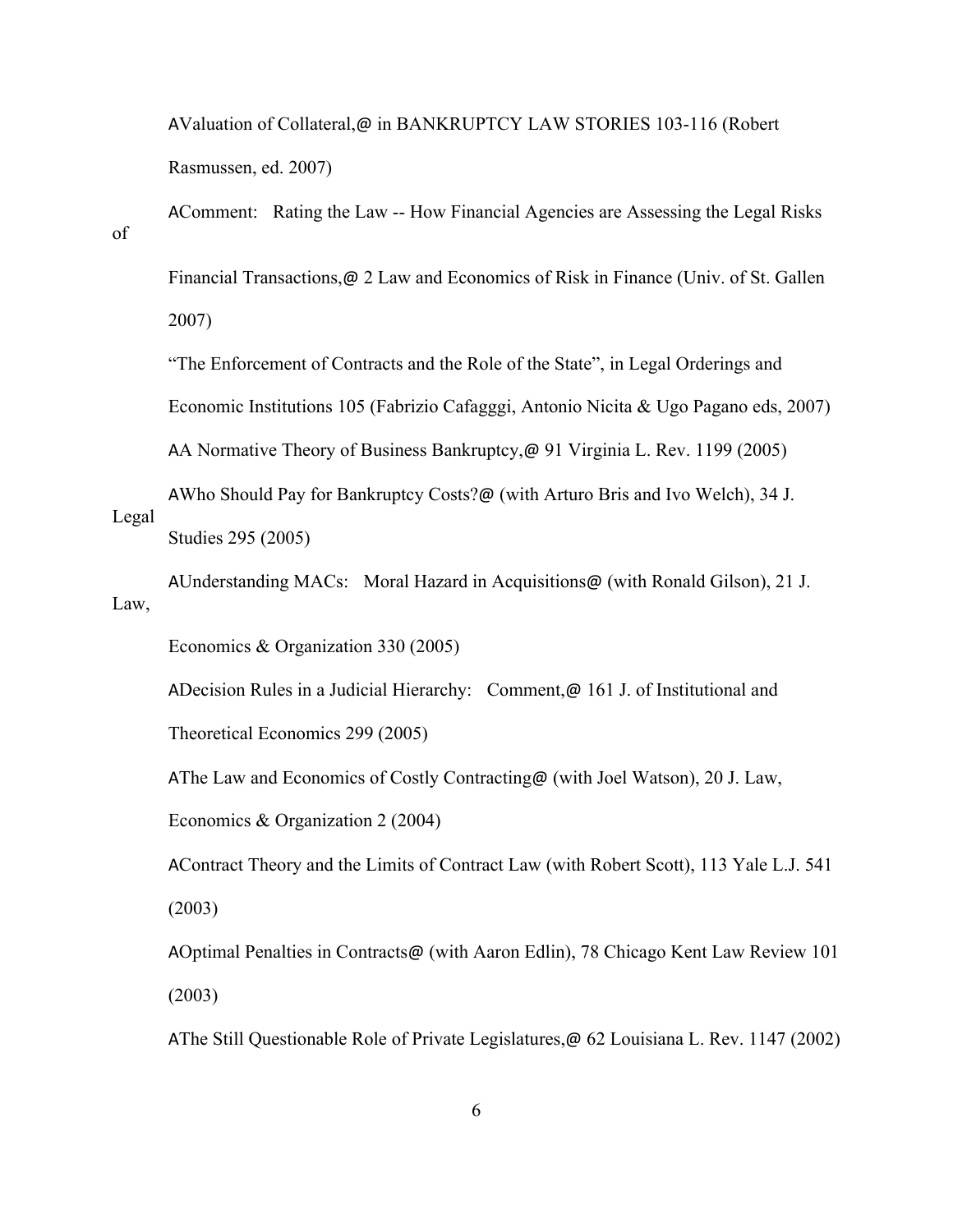AThe Law and Economics Approach to Corporate Bankruptcy,@ in Faillite Et Concordat

Judiciare: Un Droit Aux Contours Incertains Et Aux Inferences Multiples 243-73 (T.

Bosly, ed. 2002)

ASales and Elections as Methods for Transferring Corporate Control@ (with Ronald

Gilson), 2 Theoretical Inquiries in Law 783 (2001)

AThe New Textualism and the Rule of Law Subtext in the Supreme Court=s Bankruptcy

Jurisprudence,@ 45 New York Law School Law Review 149 (2001)

AKarl Llewellyn and the Origins of Contract Theory,@ in The Jurisprudential Foundations

of Commercial and Corporate Law, 12-53 (2000)

AContract Theory and Theories of Contract Regulation,@ 92 Review D=Economie Industrielle 101 (2000)

ARegulating Consumer Bankruptcy: A Theoretical Inquiry@ (with Barry Adler and Ben

Polak), 29 J. Legal Studies 585 (2000)

AStatutory Interpretation, Capture and Tort Law: The Regulatory Compliance Defense,@

2 American Law and Economics Review 1 (2000)

ABankruptcy Contracting Reviewed,@ 109 Yale L.J. 343 (1999)

ASection 365, Mandatory Bankruptcy Rules and Inefficient Continuance@ (with Yeon-

Koo Che), 15 J. of Law, Economics, and Organization 441 (1999)

Comment on AThe Political Origins of the Administrative Procedure Act,@ by

McNollgast, 15 J. of Law, Economics, and Organization 218 (1999)

AContracting for Bankruptcy Systems,@ in The Fall and Rise of Freedom of Contract

281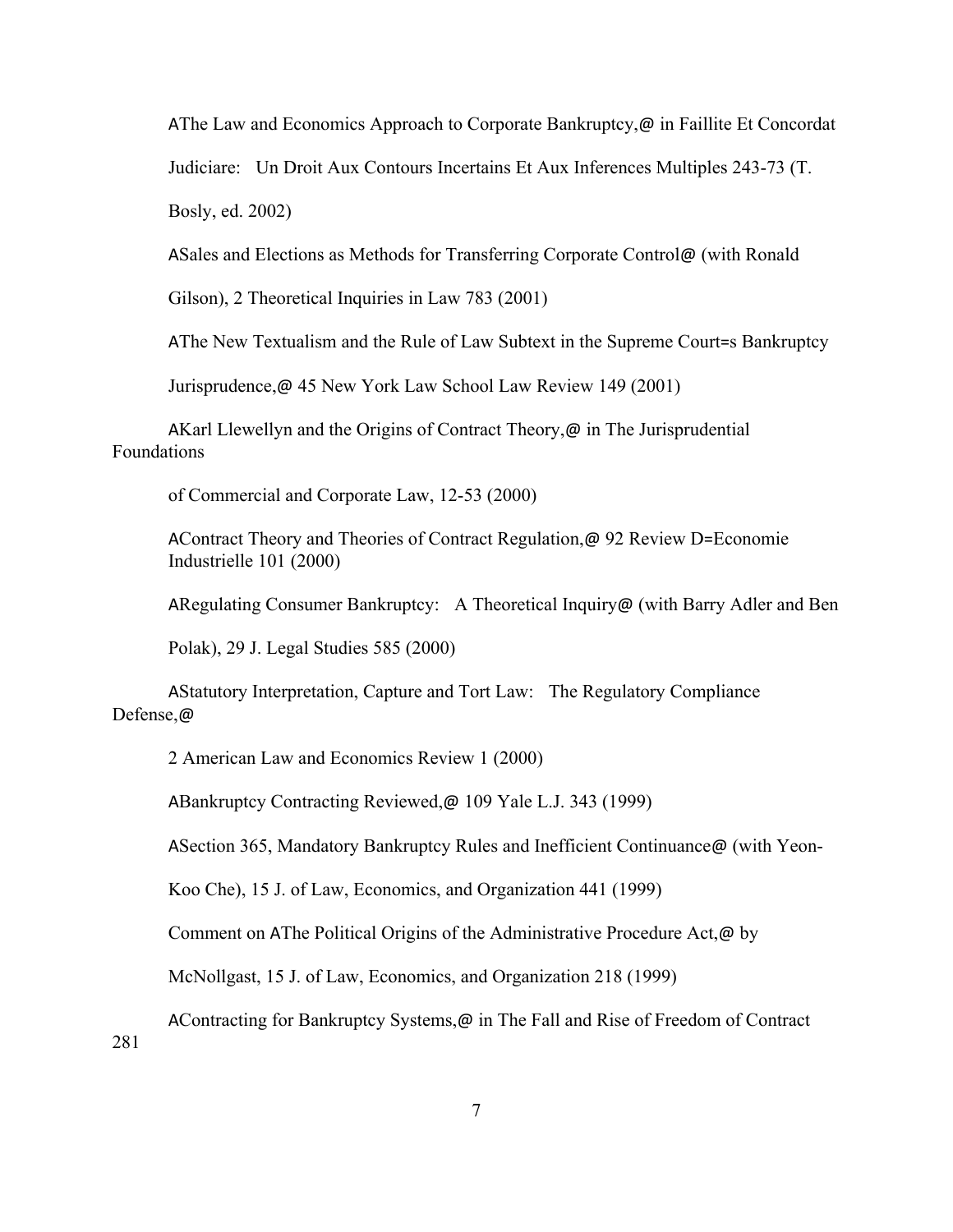(F. Buckley, ed. 1999)

AIncomplete Contracts,@ 2 The New Palgrave Dictionary of Economics and the Law 277 (1998)

AKarl Llewellyn and the Early Law and Economics of Contract,@ 2 The New Palgrave

Dictionary of Economics and the Law 421 (1998)

AA Contract Theory Approach to Business Bankruptcy,@ 101 Yale L.J. 1807 (1998)

"Priority Contracts and Priority in Bankruptcy,@ 82 Cornell L. Rev. 1396 (1997)

AContracting About Bankruptcy,@ 13 J. of Law, Economics, and Organization 127 (1997)

ALaw and Economics: L=Approccio Alla Teoria Del Contratto,@ 14 Rivista Critica Del

Diritto Privato 427 (1996)

AThe Normative Implications of Transaction Cost Economics, @ 152 Journal of Institutional and Theoretical Economics 287 (1996)

ABuyouts in Large Companies@ (with Benjamin Hermalin), 25 Journal of Legal Studies

351 (1996)

ALegal Implications and Imperfect Information in Consumer Markets,@ 151 Journal of

Institutional and Theoretical Economics 31 (1995)

AThe Political Economy of Private Legislatures@ (with Robert Scott), 143 Pennsylvania

Law Review 595 (1995)

AThe Absolute Priority Rule and the Firm=s Investment Policy,@ 72 Washington

University of Saint Louis Law Review 1213 (1994)

ATaking the Analysis of Security Seriously,@ 80 Virginia Law Review 2073 (1994)

AThe Default Rule Paradigm and the Limits of Contract Law,@ 3 Southern California Interdisciplinary Law Journal 389 (1994)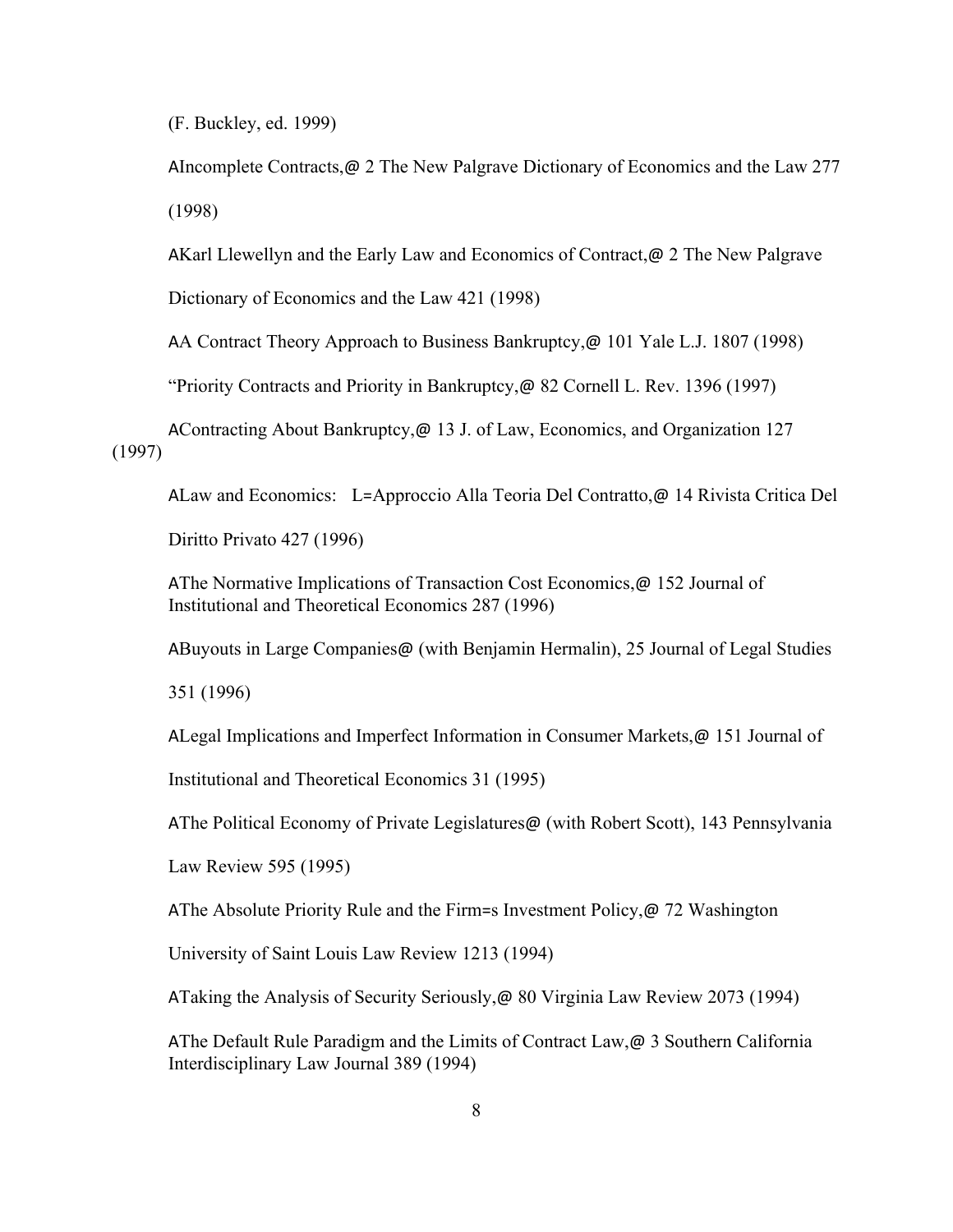ABankruptcy Workouts and Debt Contracts,@ 36 Journal of Law and Economics 595 (1993)

ALegal Contract Theories and Incomplete Contracts, $\omega$  in Contract Economics 76 (L.

Werin & H. Wijkander, eds. 1992)

APrice, Quality and Timing of Moves in Markets with Incomplete Information: An

Experimental Analysis@ (with David Grether and Louis Wilde), 102 Economic Journal

754 (1992)

ARelational Contracts in the Courts: An Analysis of Incomplete Agreements and Judicial Strategies, @ 21 Journal of Legal Studies 271 (1992)<sup>2</sup> A Interpreting Torts; Explaining Contracts,@ 15 Harvard Journal of Law and Public Policy

747 (1992)

AThe Law and Economics Approach,  $\omega$  in Universal Economics: Assessing the

Achievements of the Economic Approach 221 (G. Radnitzky, ed. 1992)

AThe Case Against Strict Liability,@ 55 Fordham Law Review 819 (1992)

AAppunti di Diritto Nordamericano (I),@ 56 Responsabilita Civile E Providenza 361

(1991)

AUnconscionability and Imperfect Information: A Research Agenda,@ 1991 Canadian

Business Law Journal 437 (1991)

ADer Verbaucherschutz,@ in Landerbericht USA I 638 (1991)

AUsing Auction Theory to Inform Takeover Regulation@ (with Peter Cramton), 7 J. of

<sup>2</sup>Reprinted in the International Library of Essays in Law and Legal Theory (2nd Series), 2 Contract Law (Brian Bix, ed. 1999).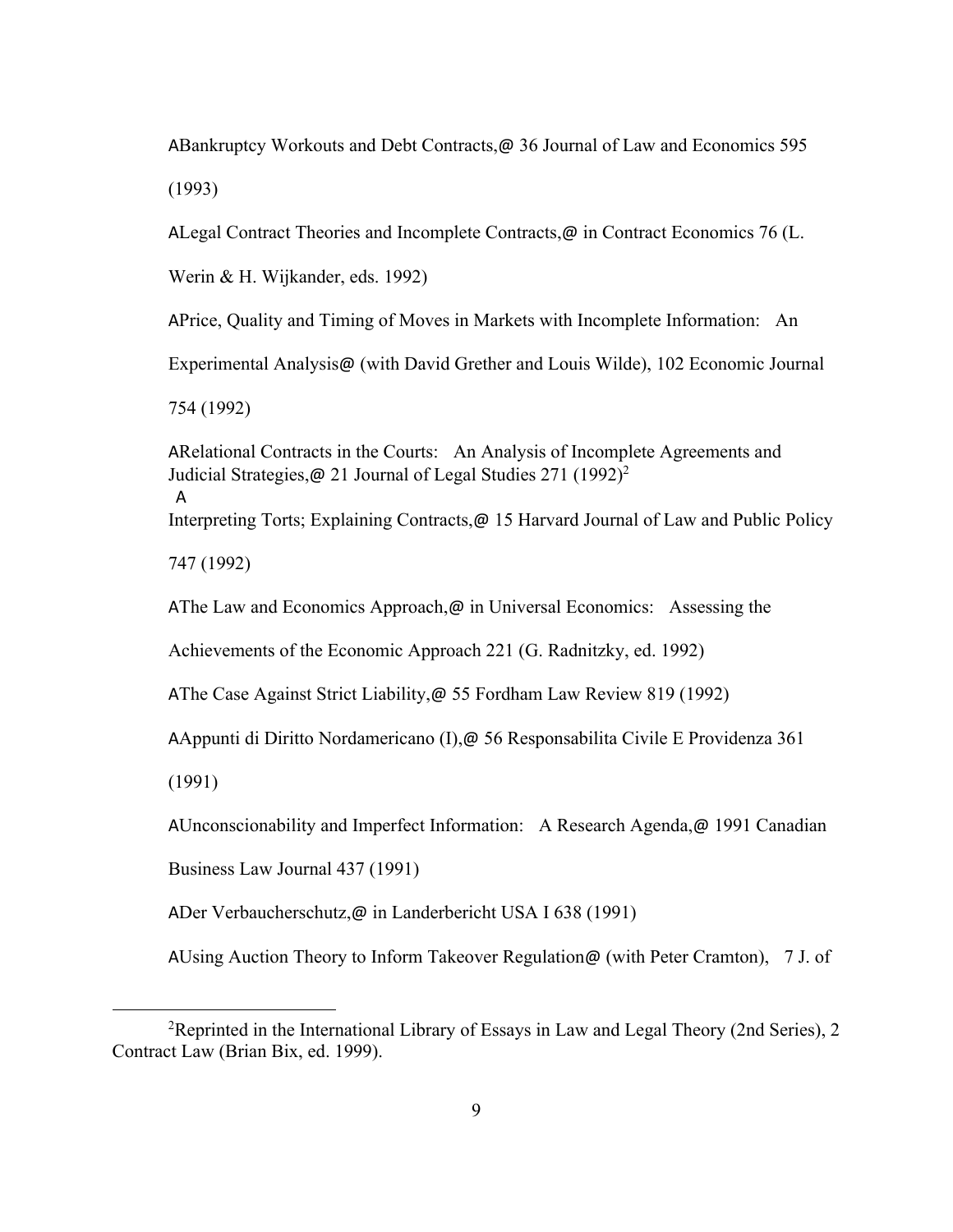Law, Economics, and Organization 27 (1991)

AThe Myth That Promisees Prefer Supracompensatory Remedies: An Analysis of

Contracting for Damage Measures,@ 100 Yale L.J. 369 (1990)

AImperfect Information and Consumer Protection,@ in L.informazione nell=economia e

nel

diretto 207 (1990)

ADefensive Tactics and Optimal Search,@ 5 J. of Law, Economics, and Organization 413

(1989)

AA Theory of Loan Priorities, @ 18 J. Legal Studies 209 (1989)

AViews of Addiction and the Duty to Warn,@ 75 Virginia Law Review 509 (1989)

AUnmatured Tort Claim Markets: A Comment,@ 75 Virginia Law Review 423 (1989)

AUncertainty and Shopping Behavior: An Experimental Analysis@ (with David Grether and Louis Wilde), 55 Review of Economic Studies 323 (1988)

AThe Fairness of Tender Offer Prices in Utilitarian Theory, @ 17 J. Legal Studies 165

(1988)

AThe Sole Owner Standard Reviewed,@ 17 J. Legal Studies 231 (1988)

AProducts Liability Reform: A Theoretical Synthesis,@ 97 Yale L.J. 353 (1988)

ACausation in Tort Law: A Comment on Kelman,@ 25 Chicago Kent L. Rev. 639 (1987)

AResponsibility and Tort Law,@ 96 Ethics 270 (1986)

ASearch Theory and the Tender Offer Auction,  $\omega$  2 J. of Law, Economics, and

Organization 49 (1986)

ABebchuk on Minimum Offer Periods, @ 2 J. of Law, Economics, and Organization 91 (1986)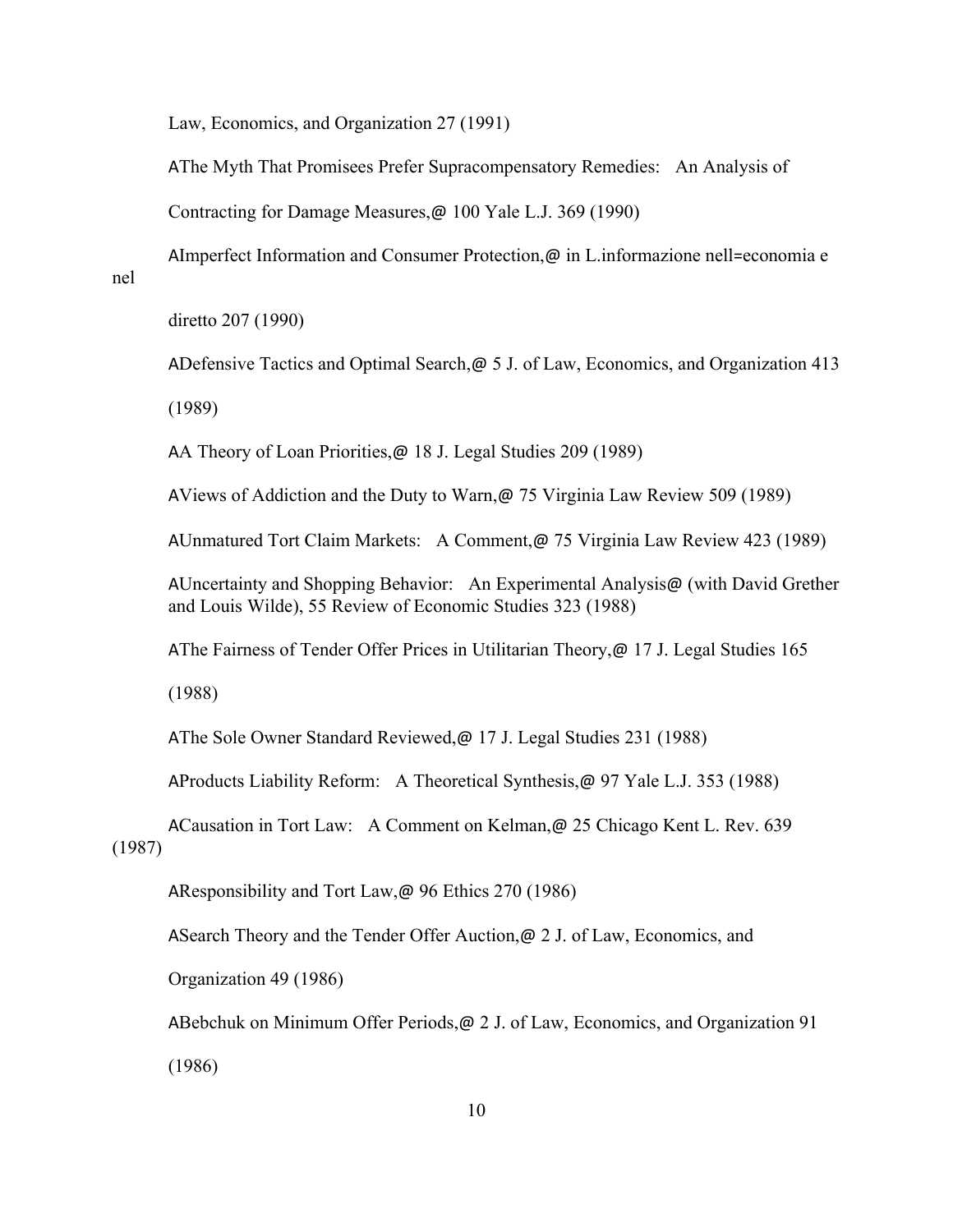AThe Irrelevance of Information Overload: An Analysis of Search and Disclosure@ (with

David Grether and Louis Wilde), 59 U.S.C. L. Rev. 277 (1986)

AJustice and the Law of Contracts: A Case for the Traditional Approach,@ 9 Harvard J.

of

Law & Public Policy 107 (1986)

AVacuum of Fact or Vacuous Theory: A Reply to Professor Kripke@ (with Thomas

Jackson), 133 Pennsylvania L. Rev. 987 (1985)

AProducts Liability, Corporate Structure and Bankruptcy: Toxic Substances and the

Remote Risk Relationship,@ 14 J. Legal Studies 689 (1985)

AProduct Quality and Imperfect Information@ (with Louis Wilde), 52 Review of

Economic Studies 261 (1985)

AThe Continuing Puzzle of Secured Debt,@ 37 Vanderbilt L. Rev. 1051 (1984), reprinted in 27 Corporate Practice Commentator 293 (1985)

AImperfect Information in Markets for Contract Terms: The Examples of Warranties and

Security Interests@ (with Louis Wilde), 69 Virginia L. Rev. 1387 (1983)

AWarranty Markets and Public Policy@ (with Louis Wilde), 1 Information Economics and

Policy 55 (1983)

AThe Enforcement of Security Interests in Consumer Goods,@ 26 Journal of Law and

Economics 117 (1983)

ACompetitive Equilibria in Markets for Heterogeneous Goods Under Imperfect

Information: A Theoretical Analysis With Policy Implications@ (with Louis Wilde), 13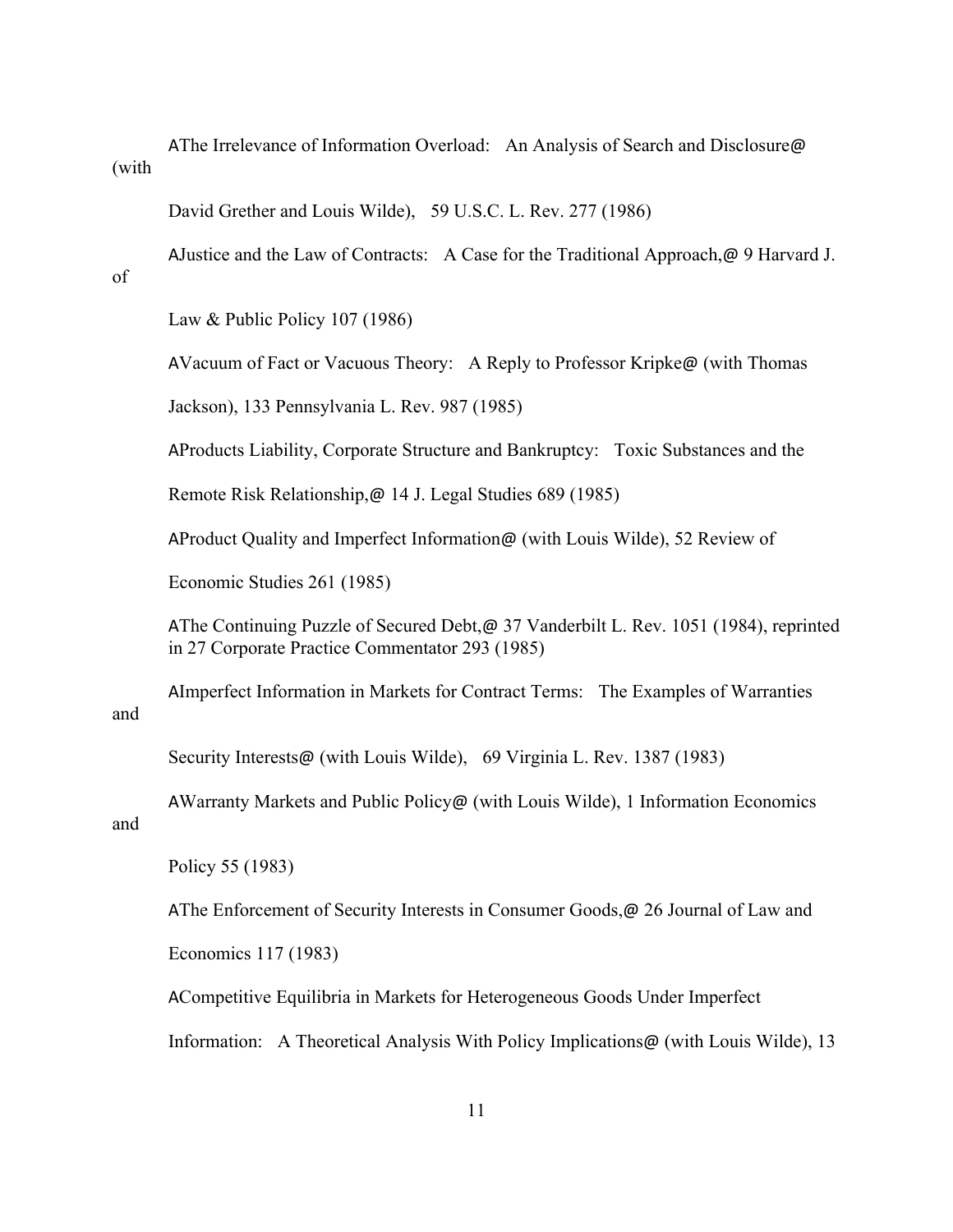Bell Journal of Economics 181 (1982)

AImperfect Information, Monopolistic Competition and Public Policy@ (with Louis

Wilde), 72 American Economic Review 18 (1982 (Papers and Proceedings)

ASecurity Interests and Bankruptcy Priorities: A Review of Current Theories, @ 10 Journal of Legal Studies 1 (1981)

AThe Case for Specific Performance,@ 89 Yale L.J. 271 (1979)

AIntervening in Markets on the Basis of Imperfect Information: A Legal and Economic

Analysis@ (with Louis Wilde), 127 Univ. of Pennsylvania L. Rev. 630 (1979)

AEquilibrium Comparison Shopping@ (with Louis Wilde), 46 Review of Economic

Studies 543 (1979)

AA Re-examination of Nonsubstantive Unconscionability,@ 63 Virginia L. Rev. 1053 (1977)

ASales Law and Inflation,@ 50 Univ. of Southern California L. Rev. 1 (1976)

AProducts Liability and Judicial Wealth Redistributions,@ 51 Indiana L.J. 558 (1976)

ACure and Revocation for Quality Defects: The Utility of Bargains, @ 16 Boston College

Industrial and Commercial Law Review 543 (1975)

ASeller Unequal Bargaining Power and the Judicial Process,@ 49 Indiana L.J. 367 (1974)

AOptimality and the Cutoff of Defenses Against Financers of Consumer Sales,@ 15

Boston College Industrial and Commercial L. Rev. 499 (1974)

AThe Private Law Treatment of Defective Products in Sales Situations,@ 49 Indiana L.J.

8

(1973)

AProcedural Arbitrability Under Section 301 of the LMRA,@ 73 Yale L.J. 1459 (1964)